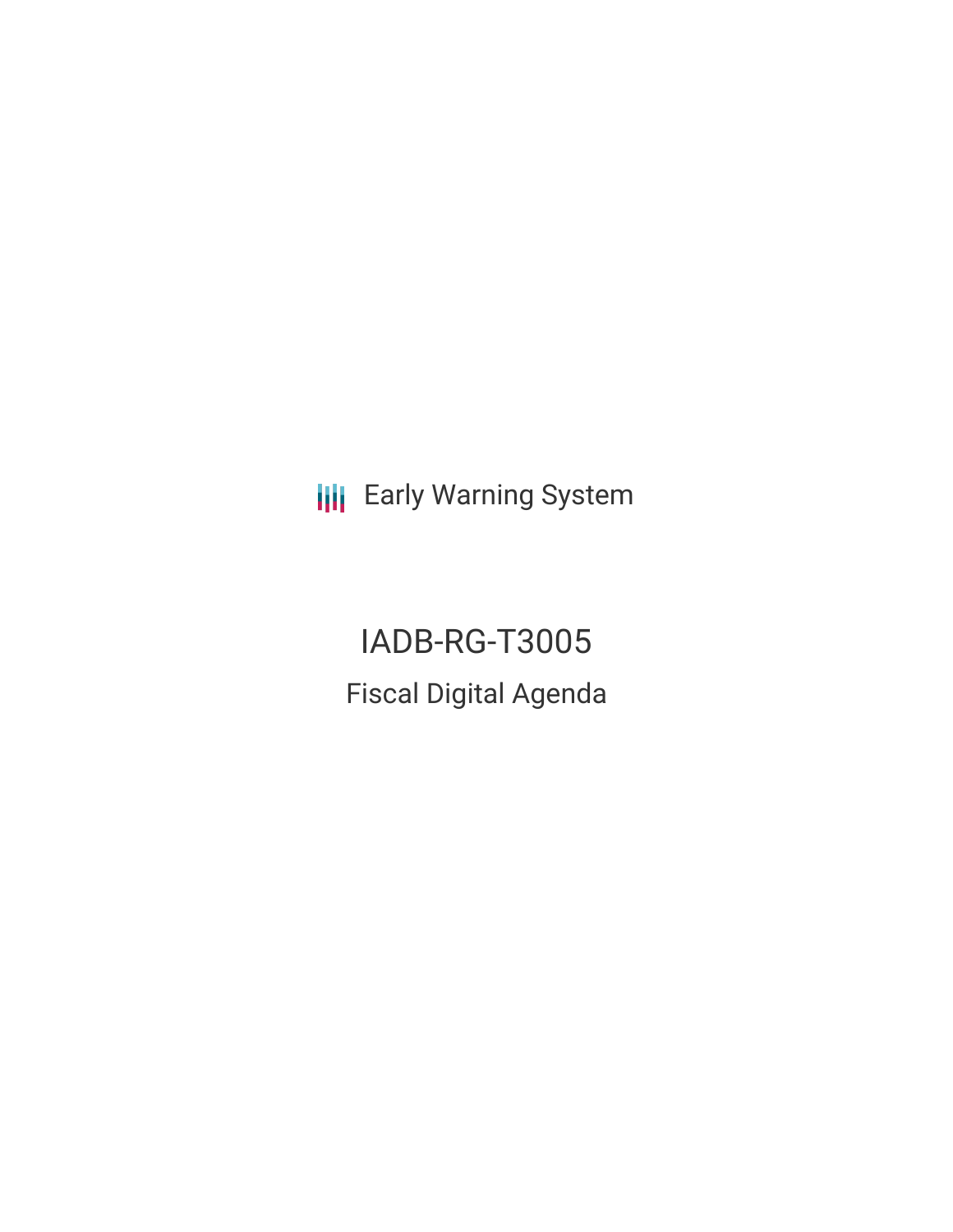

## **Quick Facts**

| <b>Financial Institutions</b>  | Inter-American Development Bank (IADB)    |
|--------------------------------|-------------------------------------------|
| <b>Status</b>                  | Approved                                  |
| <b>Bank Risk Rating</b>        | С                                         |
| <b>Voting Date</b>             | 2017-07-27                                |
| <b>Sectors</b>                 | Law and Government, Technical Cooperation |
| <b>Investment Type(s)</b>      | Grant                                     |
| <b>Investment Amount (USD)</b> | $$0.40$ million                           |
| <b>Project Cost (USD)</b>      | $$0.40$ million                           |
|                                |                                           |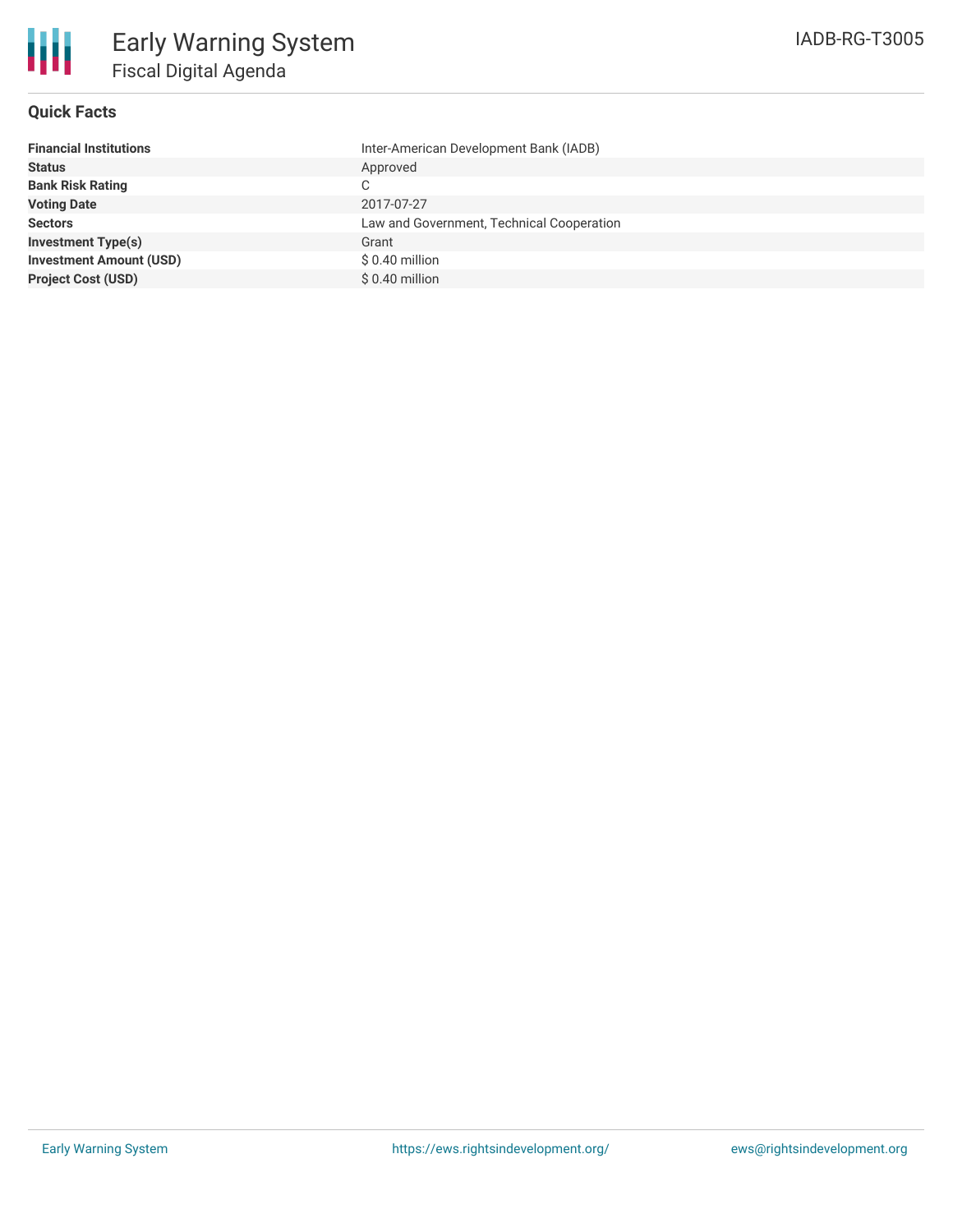

## **Project Description**

IDB: REFORM / MODERNIZATION OF THE STATE-FISCAL POLICY FOR SUSTAINABILITY AND GROWTH

"To develop a New Fiscal Digital Agenda to promote innovation and new technologies and digital platforms in the fiscal and financial area of the public sector on the countries of the region, including the use of data from the cloud, Big Data, Data Analytics, on-demand systems, among other technologies. It includes the identification of digital innovations and the development of applications, tools, tool kits, road maps, models and solutions in fiscal and public financial management, electronic invoicing, efficiency of public expenditure, reduction of tax evasion, public procurement, and systems of public investment."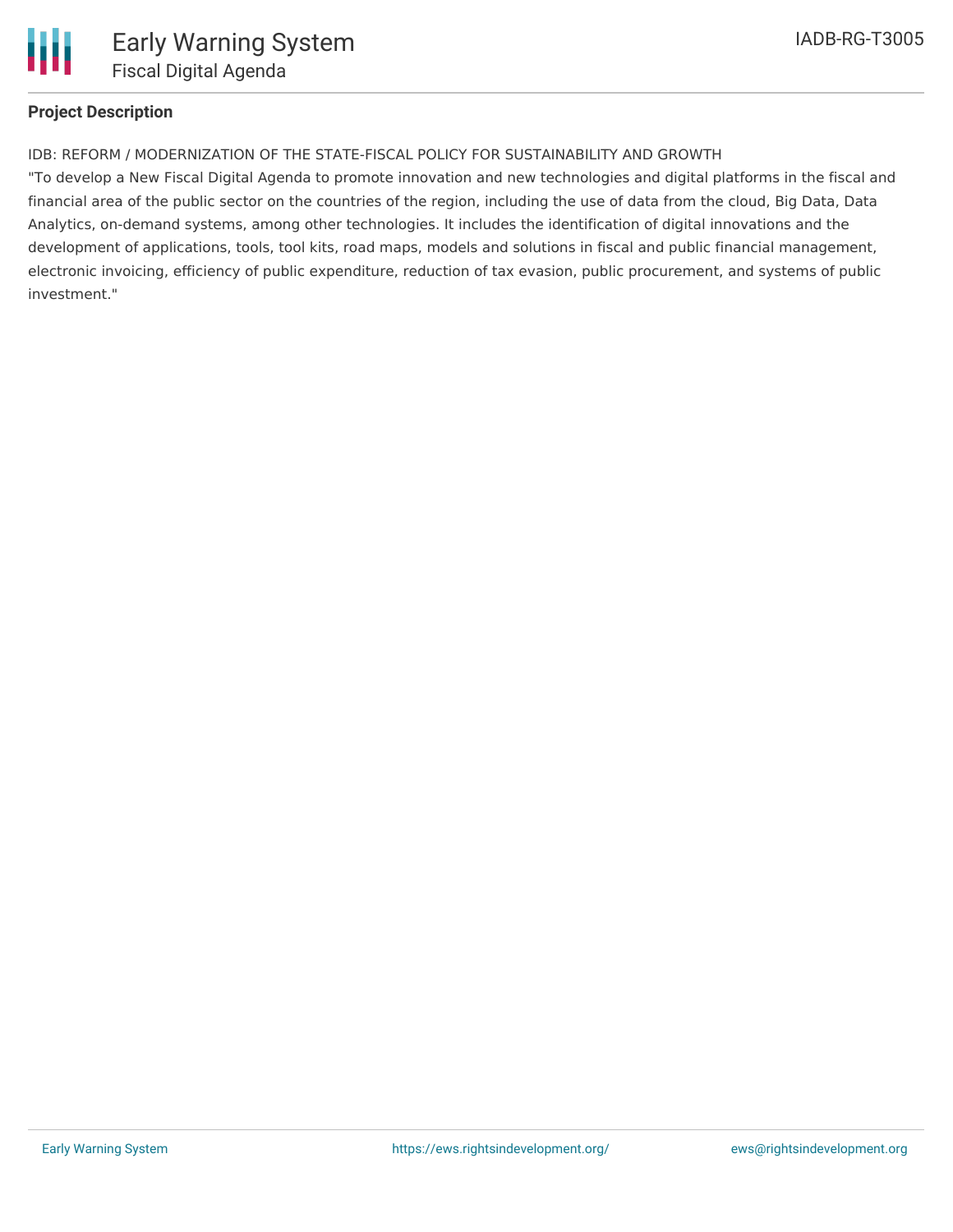## **Investment Description**

• Inter-American Development Bank (IADB)